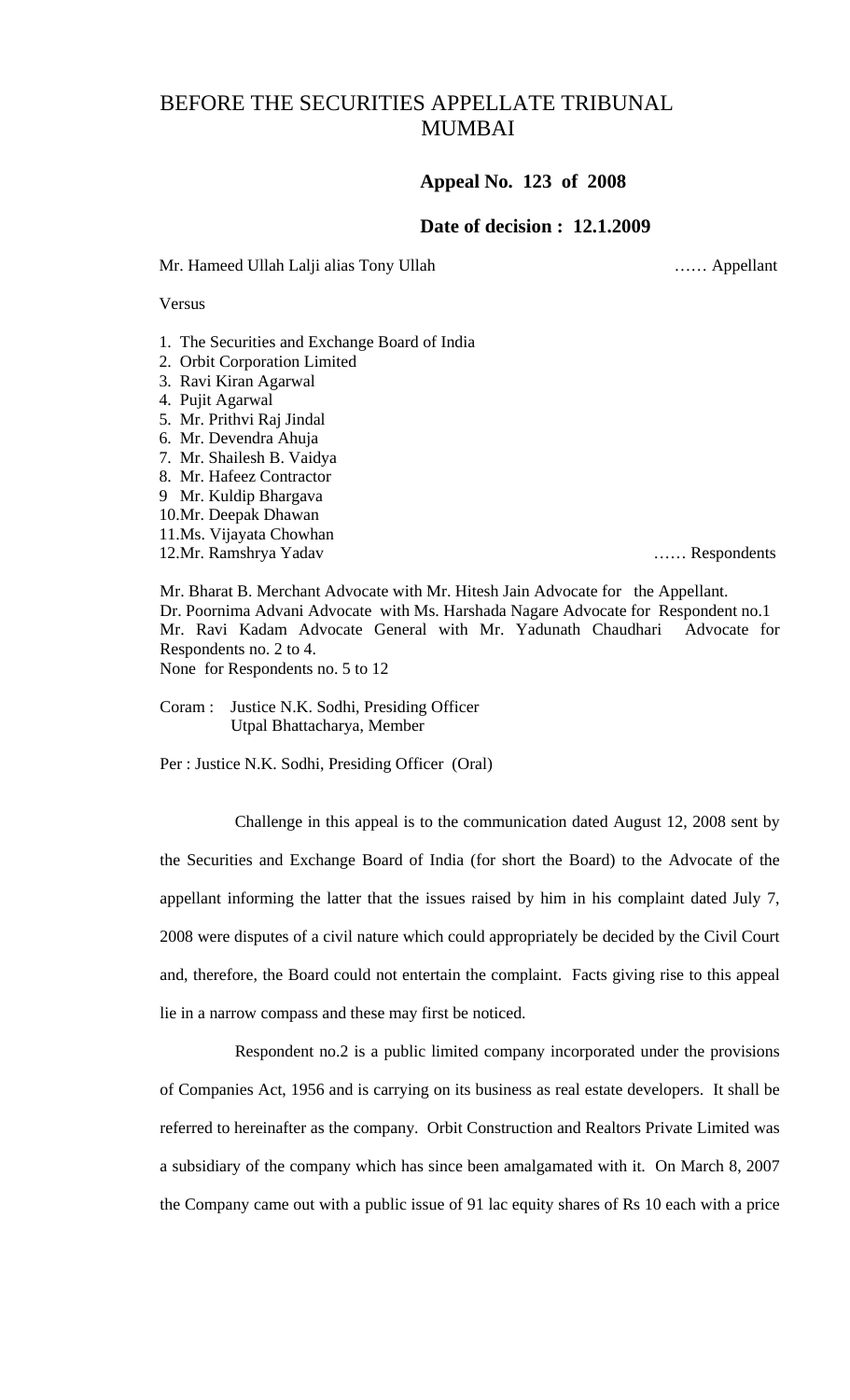band of Rs 108 to Rs 117 per equity share. In the Red Herring Prospectus which was vetted by the Board, the company had assured the public investors that it had made all reasonable inquiries and accepts responsibility for all that was stated in the prospectus. It had also given an assurance that all statements and information contained therein were true and correct in all material aspect and were not misleading in any manner and that the opinions and intentions expressed therein were honestly held by the company. The issue opened on March 20, 2007 and closed on March 23, 2007. It is common case of the parties that the public issue had gone through and that shares were allotted to the public shareholders which were subsequently listed on the National Stock Exchange and the Bombay Stock Exchange some time in April, 2007. It is also not in dispute that the shares of the company are being traded in the market for nearly two years. It is again admitted that the company and its subsidiary companies have undertaken a series of projects including one by the name of Orbit View which is known as Kishori Court. The company had made it known to the investors through the prospectus that it proposed to utilise the issue proceeds towards investments in various projects including Orbit View. The details of this project were furnished in the prospectus as under :-

| Name and Address  | Description    | Contracts       | Amount      | Project              | Expected   |
|-------------------|----------------|-----------------|-------------|----------------------|------------|
| of the Project    | of<br>Current  | Awarded<br>and  | Already     | Executed by          | Completion |
|                   | <b>Status</b>  | details thereof | Invested as |                      | Date       |
|                   |                | (if any)        | on December |                      |            |
|                   |                |                 | 31, 2006    |                      |            |
|                   |                |                 | (Rs.mn.)    |                      |            |
| <b>Orbit View</b> |                |                 |             |                      |            |
| Maulana<br>Khan   | of<br>Process  |                 |             | Orbit                | December,  |
| Gaffar<br>Abdul   | Conveyance     |                 | 10.50       | Constructions        | 2008       |
| Khan Road, Worli  | at final stage |                 |             | <b>Realtors</b><br>& |            |
| Sea Fade, Mumbai  |                |                 |             | Pvt. Ltd.            |            |
| 400 018           |                |                 |             |                      |            |

As can be seen from the details of the project, its current status at the time of the issue of the prospectus was that the building known as Kishori Court was in the process of conveyance at the final stage. It is the case of Respondent 2 that the property known as Kishori Court situate at Maulana Khan Abdul Gafar Khan Road, Worli Sea Face, Mumbai was in the process of being purchased by the company. According to the company, the appellant through his constituted attorney Mr. Shamim Ahmed through his constituted attorney Mr. B.V. Pasha executed a Memorandum of Understanding (MOU) on April 13, 2006 with one of its subsidiary companies which, as already observed, has amalgamated with the company.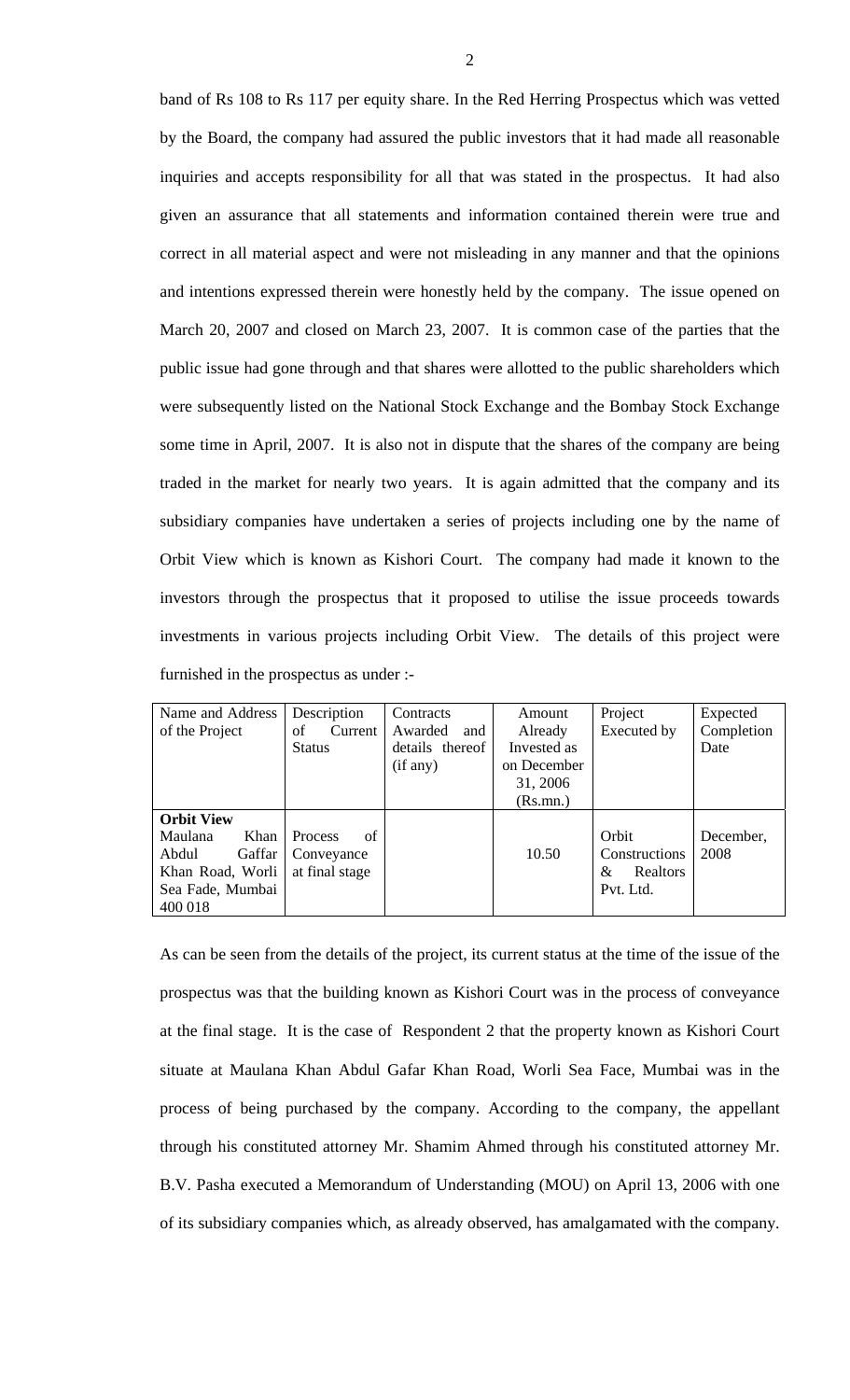The total purchase consideration as mentioned in the MOU is Rs 31.5 crores out of which a sum of Rs 25 lacs had been paid by cheque which payment had been acknowledged by Shri. B.V. Pasha who holds a power of attorney from the appellant to deal with the said property. According to the company, the appellant is trying to wriggle out of the transaction by alleging that there was no authorized transaction. The appellant, on the other hand, claims that he is the owner of the property and that he had not entered into any transaction with the company.

 Long after the public issue had gone through, the appellant as per his letter dated July 7, 2008 made a complaint to the Board alleging that his property was being usurped by the company on the basis of which it had made a wrong statement in the prospectus to lure the public to invest in the shares of the company. The prayer made in the complaint was that the Board should prosecute the directors of the company and that the company should be permanently debarred from accessing the capital market and that the shares be delisted. The residuary prayer made in the complaint was that the Board may take such other further action against the company as may be deemed appropriate. The complaint was considered by the Board along with the relevant statements made by the company in the prospectus along with the documents furnished therewith and came to the conclusion that the issues raised by the appellant were disputes of a civil nature and that it could not settle those issues. The appellant was advised to approach the Civil Court. Hence this appeal.

 We have heard the learned counsel for the parties and are of the view that the appeal is wholly misconceived and that the appellant has no locus standi to file the same. It must be understood that the Board is a statutory regulator set up under the Securities and Exchange Board of India Act, 1992 (for short the Act) primarily to protect the interests of investors in securities and to promote the development of and to regulate the securities market. In the very nature of things, it cannot adjudicate civil disputes which have to be settled by the Civil Courts in terms of section 9 of Code of Civil Procedure. The appellant before us is not an investor. He claims to be the owner of the property which, according to the company, is in the process of being conveyed to it through the documents which have been executed between the company and the duly constituted attorneys of the appellant. A copy of the MOU was filed along with the prospectus and was kept open for inspection by